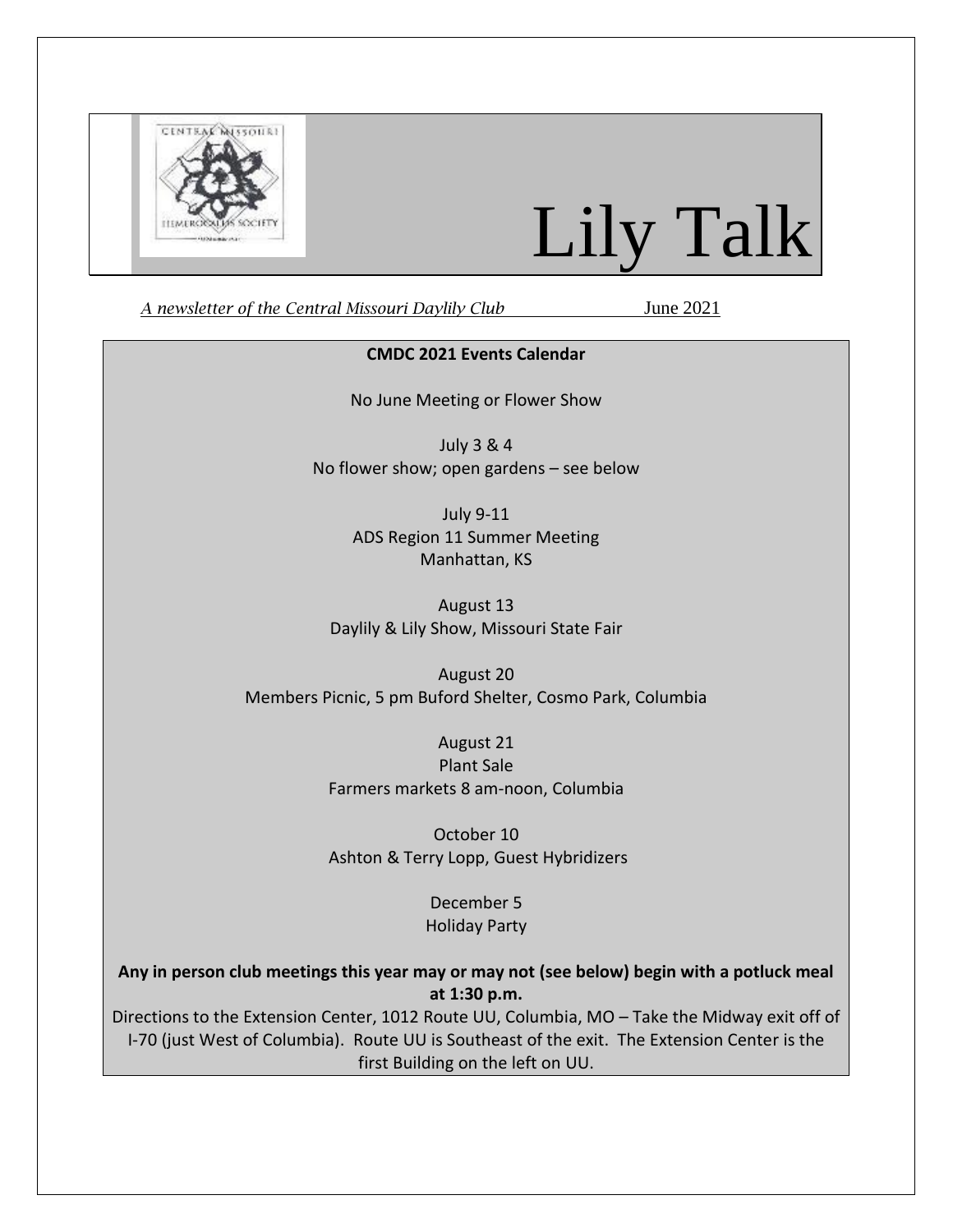## **President's Report**

Hello everyone!

I'm so excited to see scapes throughout my daylilies! Of course, Stella de Oro is first to bloom but others will be soon...as long as the deer stay away!

More information will be coming on the garden tour as those plans are put in order. Getting out to visit is such a treat and gives us new ideas and tips (what works or not), and lets us see beautiful daylilies - in real life!

The Region 11 Summer Meeting will be July 9-11. I hope many of you are going as it looks like fun!

Fertilize those daylilies so we have quite a variety in August for the state fair and our sale....and at least the plants are getting plenty of water right now! Be sure to take pictures of daylilies you plan to bring to the sale, it helps so much, like they say, picture is worth a thousand words! Thank you everyone!

Debbie Nix President

## **Bob Tankesley-Clarke Memorial**

Friday June 18, 2021 11 am – Nathaniel Greene Pavilion Springfield Botanic Garden 2400 S Scenic, Springfield MO

The life of Bob Tankesley-Clarke will be remembered in this garden that contains some of his introductions. It will be an occasion to reflect on Bob's life as it affected each of us. There will be no ceremony, simply time for friends and family to gather and tell stories and share what his life meant to us. Dress casually for the weather, as you would when visiting a friend's garden. Please RSVP as soon as you can to Eric at: [Adamgrove@socket.net.](mailto:Adamgrove@socket.net)

## **Garden Judge Workshops**

For those who have attended Garden Judge Workshop 1 or need to renew their credentials there are two options this summer:

- 1) June 26 at 9 am in the garden of Diana Plahn (St. Louis area). See Facebook post by Greater St Louis Daylily Society to register. Or call Diana at 314-965-5007.
- 2) Saturday afternoon July 10 as part of the Region 11 summer meeting (see below).

For those who would like to become a Garden Judge, the Workshop 1 will also be offered at the regional meeting. It will make you better at evaluating daylilies when selecting cultivars to add to your collection or when hybridizing. It also allows you to vote in the ADS Awards and Honors process.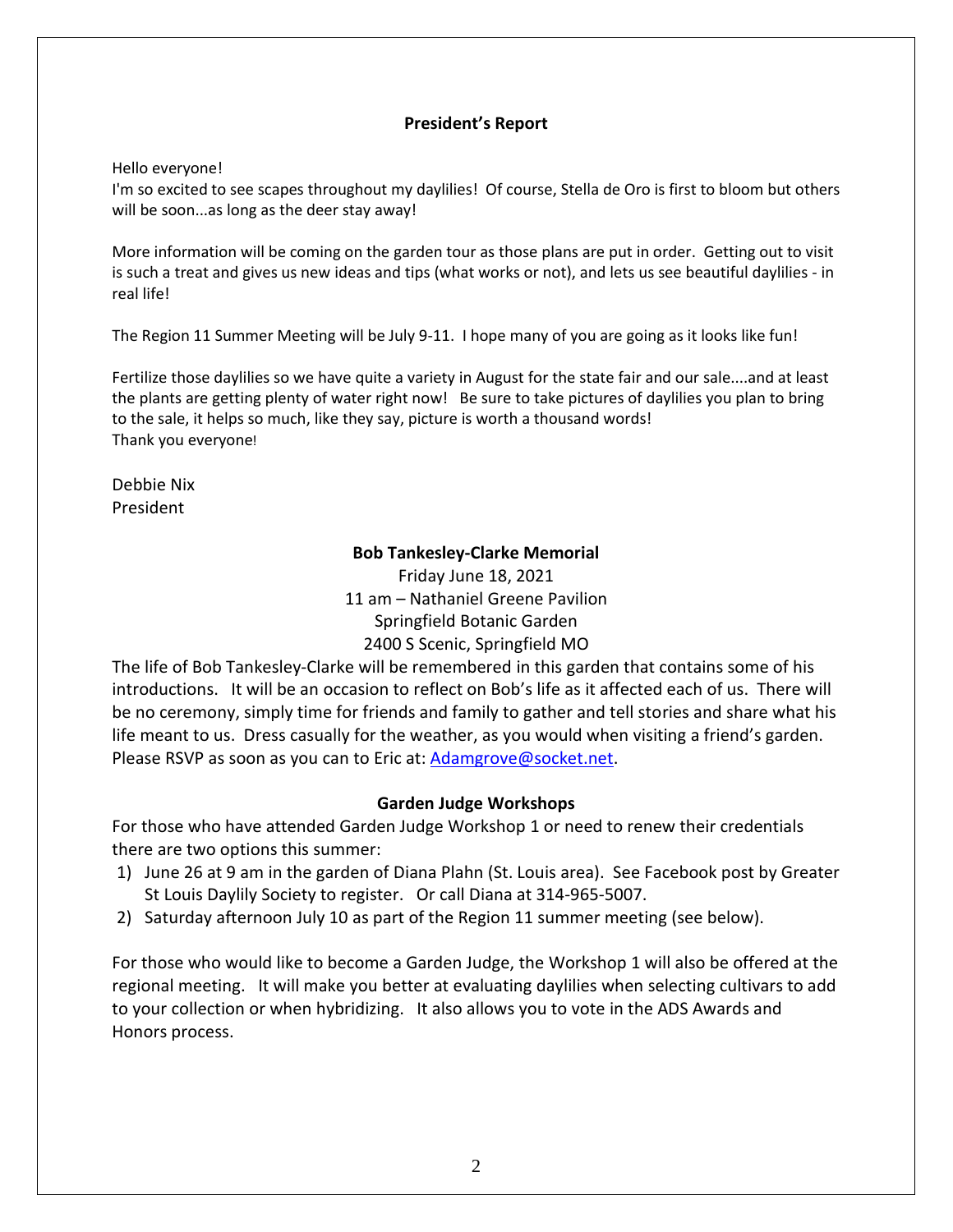#### **Local Garden Tour – July 3&4**

We will send a special announcement later in the month with locations and times that member gardens will be on tour the weekend of July 3 & 4. The Rold garden in Hallsville will be open Saturday July 3 from 9-noon and the Cernohlavek/Schultz garden will be open both Saturday and Sunday. More gardens are being sought. Add yours to the tour by contacting Debbi Nix at 573-682-5806.

# **ADS Region 11 Summer Meeting and Garden Tours Manhattan, KS July 9-11**

The Manhattan club has a wonderful weekend of daylilies planned. It is just a 4-hour drive from Columbia. Several of us are going. It is always a great time to see amazing gardens and make new daylily friends. Margo Reed is the hybridizer speaker at the Saturday banquet. You must register by June 25 and can do it online. Find the brochure at <https://daylilies.org/event/daylilies-2021-together-again-region-11-summer-meeting/>

## **Missouri State Fair Daylily Show**

The annual daylily show date for the Missouri State Fair is August 13 this year. It is a good time to display our late blooming or re-blooming daylilies and spend a day at the fair. Scapes are exhibited by size/color/form/or seedlings. Bottles and wedges are provided. See pages 1 & 3 of the premium guide for details, fees and prizes: [https://www.mostatefair.com/wp](https://www.mostatefair.com/wp-content/uploads/premium-guide-2021/floriculture.pdf)[content/uploads/premium-guide-2021/floriculture.pdf.](https://www.mostatefair.com/wp-content/uploads/premium-guide-2021/floriculture.pdf) There is a room in the back of the Floriculture building to use for grooming entries. There are also three design class themes: Home Team, Batter Up, and Swing for the Fence. Our own member Billie Long is the section coordinator, so direct any questions to her at [beetlebird88@aol.com.](mailto:beetlebird88@aol.com) The Show Me State Rodeo is the same evening.

## **From Plant Sale Chairperson**

Just as a reminder, our daylily sale will be August 21st from 8 to Noon at the ARC and Boone County Farmers Markets.

Our picnic will be August 20 from 5 p.m. in Cosmos Park in the Burford shelter until we get everything divided and ready for the sale. We will plan to eat around 6. At this time, I don't know if we will have a potluck or "bring your own". Remember, we aren't "buying" daylilies at the picnic if one of the park rangers comes asking. We are separating for the sale and paying our dues for next year.

I do have labels, markers and rubber bands to give anyone that needs them. You may text or call me at 573-476-2563 so I can get labels to you.

I have been seeing lots of likes on our Facebook page, so people are ready to plant daylilies!!! We should have big, beautiful flowers this year and I am excited to see them!!

Charlene Larkin Plant Sale Chair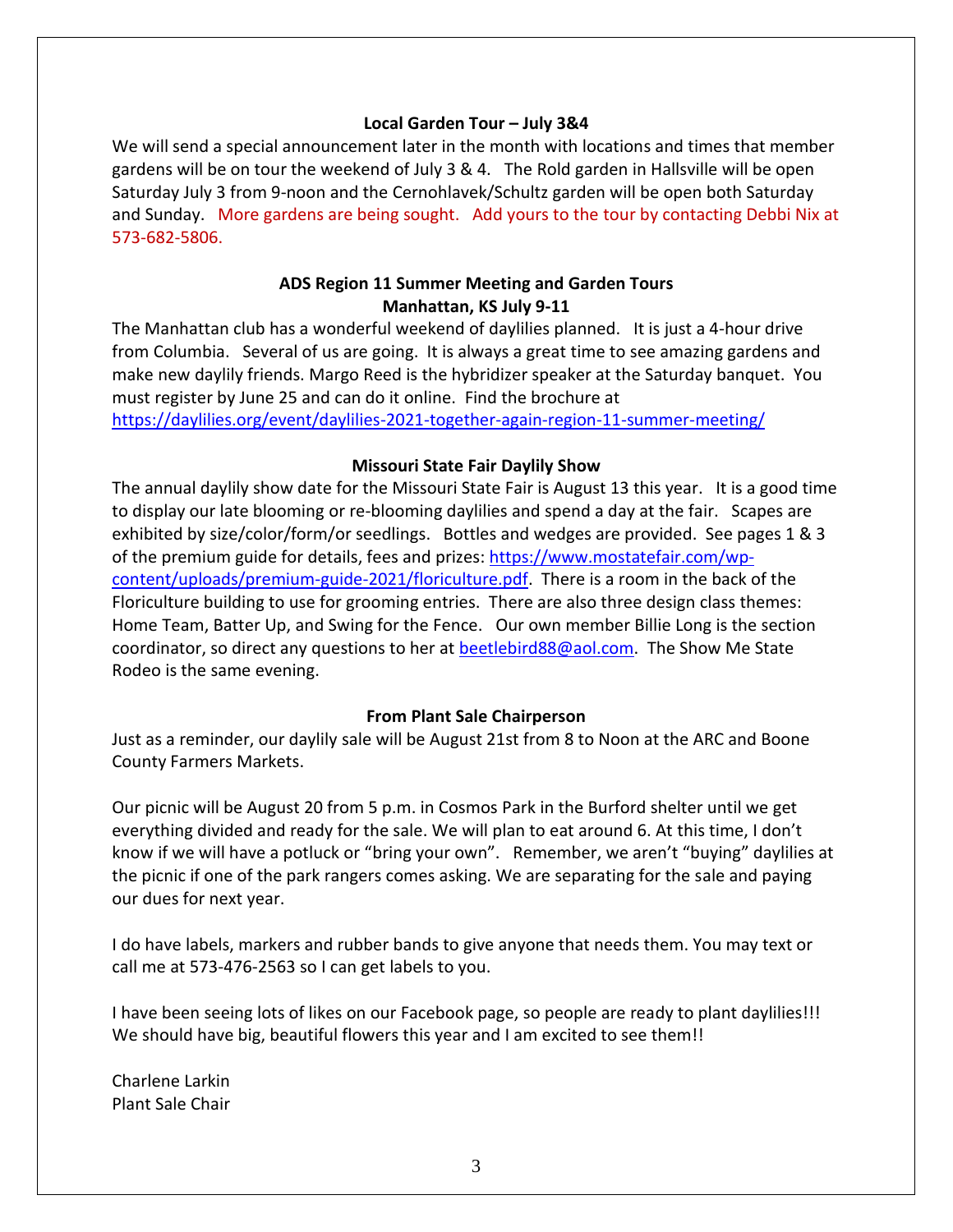#### **Treasurer and Membership Report**

Beginning balance was \$12,832.24. Checks of \$109.76 repaid John Weiland for Membership Handbook supplies; \$55.00 repaid Charlene for reservation of the shelter, \$100 was paid to Charlie Blackmore for providing equipment at our meeting and \$50 was paid to the American Hemerocallis Society as a memorial for Ken & Jane Sadler, leaving an ending balance of \$12,517.48. All 2020 dues paying members renewed membership for 2021.

Linda & John Poehlmann **Treasurers** 

## **Meeting Minutes April 11, 2021**

The meeting was called to order by President, Debbie Nix.

#### Review of Club Schedule for 2021

With no flower show this year, it was originally thought that we might have member open gardens in June instead. After today's discussion, we settled on the July 4<sup>th</sup> weekend as an open weekend, with Nancy Rold's garden open that Saturday (7/3), and Carol Schultz & Leemer Cernohlavek 's garden open both Saturday & Sunday (7/3 & 7/4). Additional members' gardens may be added that weekend, possibly from some of our northern members. And members are of course free to open their gardens on other dates as desired.

The October 2021 meeting, the next regular meeting, will contain the April meeting's original program - a presentation from Ashton & Terry Lopp– as previously announced. Also as previously announced, the summer picnic and sale will be August 20th & 21st, respectively.

#### Region 11 Summer Meeting

Carol Schultz, now Region 11 President, discussed this year's regional meeting, a second shot for Manhattan, KS, and the Flint Hills Daylily Society, after last year's cancellation. Each club in the region is encouraged to provide a basket to be auctioned off at the regional, and it was decided that we would create a basket themed around Patti Waterman's cultivar 'Peppermint Curls'. Patti will provide an offering of 'Peppermint Curls', and the remainder of the basket will include other peppermint-themed and colored items.

## Additional Comments

Patti Waterman mentioned that a memorial for Bob Tankesley-Clarke will be held June 18<sup>th</sup>, in Nathaniel Greene Park in Springfield, MO. The memorial will likely be held in the late morning, and in coordination with the Springfield area daylily club.

Sue McConnell mentioned that Lloyd Calvin had been in the hospital the past three weeks (non-COVID), and was now at the Bluffs, for what was hopefully just therapy.

Nancy Rold mentioned that she had brought some printouts from last year's winter gathering, containing information from presentations held during the gathering.

**Motions**